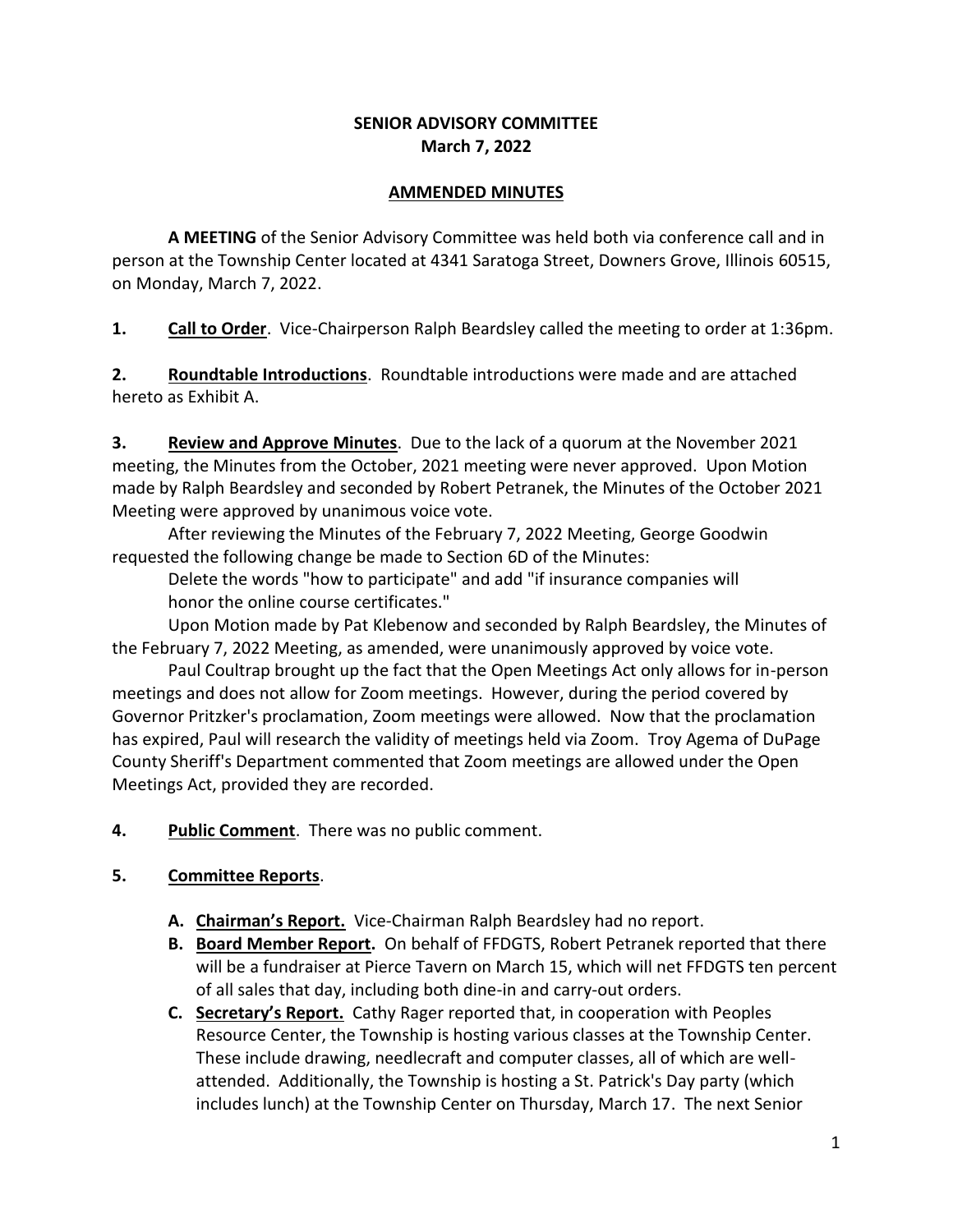Survival Skills luncheon will be on Tuesday, March 22, and the topic is "What Do I Keep/How Do I Stay?"

**D. Township Officials Report.** Paul Coultrap did not have a report.

## **6. Agency Updates**.

## **A. First Responders.**

- (i) Troy Agema from DuPage County Sheriff's Department had nothing to report. (ii) Lynne Dralle from Westmont Fire Department was absent.
- **B. DuPage County Senior Services.** Julie Larson reported that the Low-Income Water Assistance Program ("LIWAP") began on February 1 and will be in effect until September, 2023. Applicants must have a disconnect notice. Maximum payment is \$1500 per household. Also, the County is still accepting LIHEAP applications.

## **C. Park Districts.**

(i) Alice Krampits from Westmont Park District was absent.

(ii) Sheri Henderson from Burr Ridge Park District was absent but sent the following reports: the monthly luncheons at BRPD have returned. Bingo, Pinochle, Bridge and Duplicate Bridge are also up and running. Kerry Quirin of Senior Living Experts will host a bus tour for seniors to local senior living facilities. Other BRPD trips include the Orchid Show at the Botanic Gardens, a four-day trip to the Amana Colonies in Nebraska, the Basilica of St. Josephat in Milwaukee, and a trip to Starved Rock.

 Sheri also reported on the Clarendon Hills Park District offering several fitness classes, including Balance, Ageless Ballet, Drum Fitness and a Walking class. Monthly classes include bingo, crafts and painting. Finally, CHPD will be offering "Camp Clarendon Hills", which will meet daily from June 25 to June 29. Each day campers will start off with an activity, followed by a craft and a light lunch. (iii) Jillian Spizzirri of The Community House reported that TCH will host Gloria J. Yorke, the author of *Medical Manslaughter*, on March 16. Additionally, there will be trips to see "Tosca" at the Chicago Opera House on April 7, and "Teatro Zin Zannie" on June 19. Finally, Spizzirri reported that TCH's brochure is ready to mail.

D. **AARP.** George Goodwin reported that AARP has new rules which he will be discussing with Cathy.

## **7. Community Partner & Guest Updates.**

**A. Community Adult Day Care.** Susan Sinderson reported that CADC is beginning to expand past the one-half capacity. They cannot require visitors to receive booster vaccines. The CADC will be hosting a fundraiser at Emmet's on April 14, which will include dinner and entertainment. The cost for one person is \$60, two people \$100. Finally, the CADC has receive it's "Magic Table" and Susan is anxious to host an SAC meeting at CADC so we can all see the table and witness how it works. Cathy will discuss possible dates with Susan.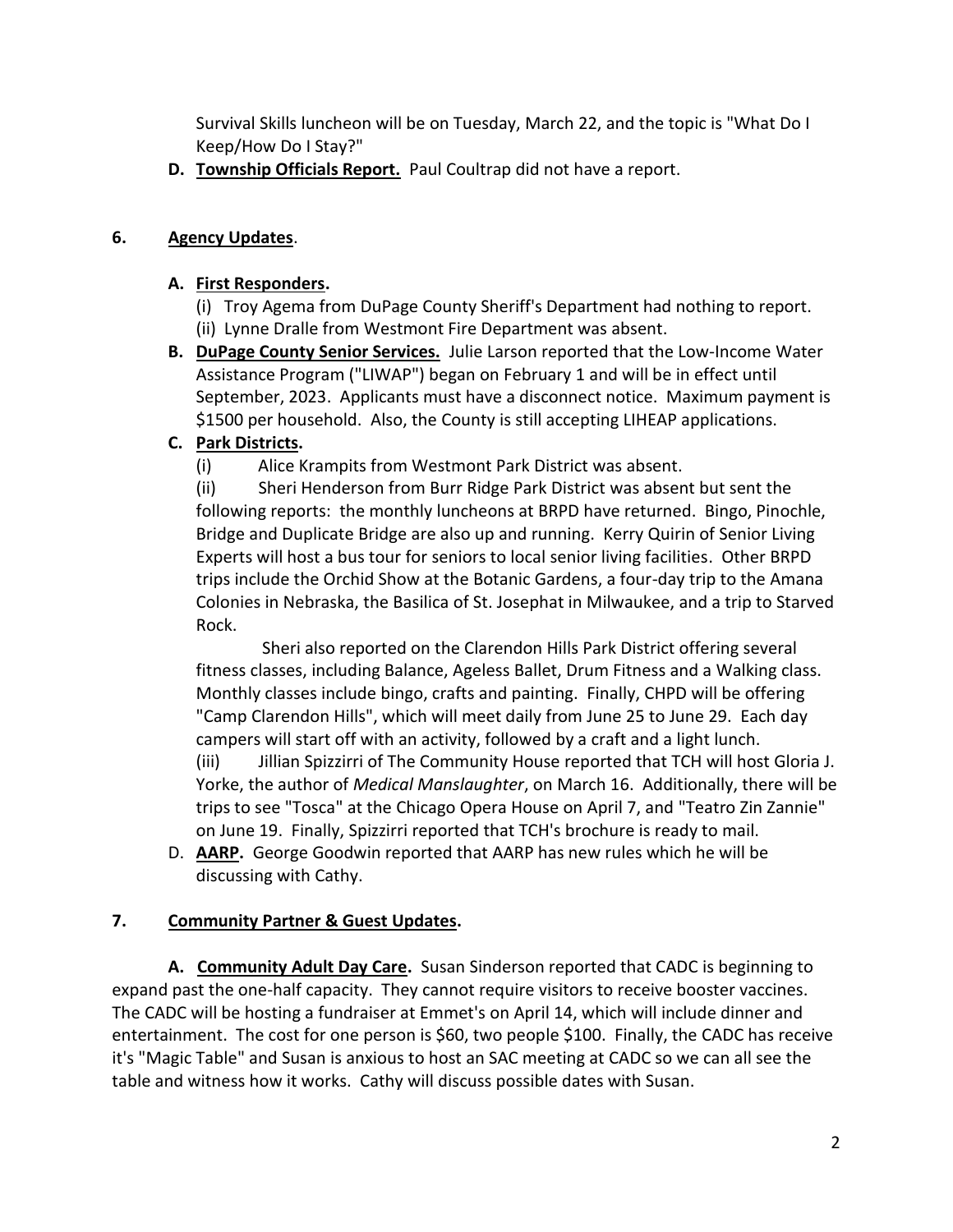**B. Interfaith Community Partners.** Janet Garreau expressed interest in hosting a Senior Survival Skills on transportation. Julie Larson also expressed interest in joining this program. Cathy will work with them to establish a date. Additionally, Janet reported that ICP is expanding its presence in Darien, Downers Grove, Westmont and Willowbrook.

**C. Aspired Living.** Terri Geppner did not have a report.

**D. Senior Living Experts.** Kerry Quirin reiterated that she will be leading a tour of four senior living facilities, including Franciscan Village (Lemont), Aspired Living (Westmont), Sheraton of Oak Brook, and Oak Trace Health Center (Downers Grove).

# **8. New Business.**

**A. Nominee Introduction.** The following people will be nominated to occupy a place on the Senior Advisory Board: Bruce Wright, a retired CPA from Downers Grove, Linda Rush, Lisa Rasin, the current manager of the FISH Food Pantry, and Susan Sinderson of Community Adult Day Care.

**B. Annual Meeting.** The date of the Annual Meeting has been changed to April 4, 2022.

**C. Meeting Time Change**. There was a motion put forth by Robert Petranek to change the meeting time from 1:30pm-2:30pm to 1:30 – 3:00 pm in order to be more inclusive of member updates and discussion. Ralph Beardsley seconded the motion. All said aye.

**9. Adjournment**. Upon a Motion made by Pat Klebenow and seconded by Robert Petranek, the meeting was adjourned at 2:52pm.

Respectfully Submitted,

Catherine Rager, Secretary

\_\_\_\_\_\_\_\_\_\_\_\_\_\_\_\_\_\_\_\_\_\_\_\_\_\_\_\_\_\_\_\_\_\_\_\_\_\_\_\_\_\_\_\_\_